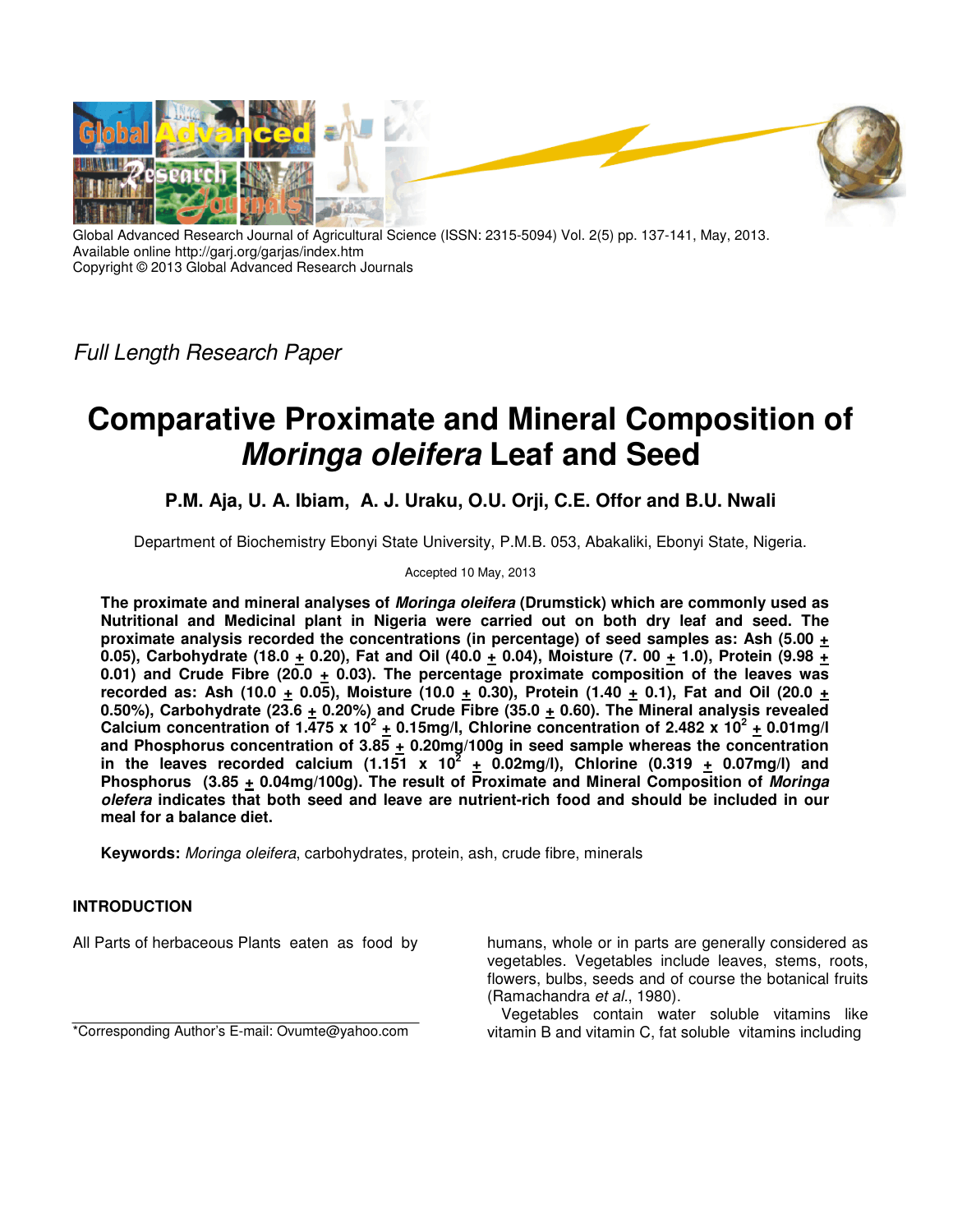Vitamin A and D, and also contain Carbohydrates, Proteins, Fat, Fibre and Minerals (Ramachandran *et al.,* 1980).Vegetable contain a great variety of other phytochemicals some of which have being claimed to have antioxidant, antibacterial, antifungal, antiviral and anticarcinogenic properties (Ramachandran *et al.,* 1980).

*Moringa oleifera* ,which is one of the most widely cultivated species of the genius *Moringa* serves an example of nutritious vegetable tree with a variety of potential uses (Ramanchandran *et al.,*1980).The immature green pods called "Drumstick" are probably the most valued and widely used part of the tree. They are commonly consumed in India and are generally prepared in a similar fashion to green beans and have a slight asparagus taste. The seeds are sometimes removed from more mature pods and eaten like peas or roasted like nuts. The flowers are edible when cooked and are said to taste like mushrooms. The roots are shredded and used as condiment in the same way as horseradish.

However it contains the alkaloid spirochin (Oliveira *et al.,* 1999), a potentially fatal nerve paralyzing agent. The presence of this compound is not worrying, because large amounts are required to elicit deleterious effects, and spirochin even displays antibacterial properties when consumed in smaller amount (Dhar and Gupta, 1982).

*Moringa oleifera* is a fast growing, aesthetically pleasing small tree. The specie is characterized by its long, drumstick shaped pods that contain its seeds within the first year of growth, Moringa has been shown to grow up to 4 meters and can bear fruit within the same first year (Oleveria *et al.,* 1999).

In different parts of the world, *M. oleifera* is known by divers name: among the Igbos, it is known as "Okwe Oyibo", among the Hausas, it is called Zogale, among the Yorubas, it is called Ewe ile, among the Fulani, it is called gawara, sonjna in Marathi, Nuggekai in Canada, Murungai in Tamil, Mashinga Sanga in Malayalan, Muringa in Konkani. In English language *M. olefera* is also called Miracle tree, Mother's best friend, Never die and Benzolive tree (Ramachandran *et al.,* 1980).

Lack of information on the specific nutrients in a large number of the native vegetables species with which Nigeria is richly endowed is partly responsible for their under-exploitation especially in areas beyond the traditional localities where they are found and

consumed. Among the vegetables in which their Proximate and Mineral analyses have not been extensively studied are leaves and seeds of *Moringa oleifera.*

#### **MATERIALS AND METHODS**

#### **Collection and Preparation of Samples:**

The leaves and seeds of *Moringa oleifera* (Drum Stick) were collected from Ishiagu, Ivo Local Government Area, Ebonyi State, Nigeria and were identified by a taxonomist in the Department of Applied Biology of Ebonyi State University, Abakaliki, Nigeria. The leaves were destalked, washed and sundried by constantly exposing the leaves to the sunlight for 2-3 days and turning of the vegetable leaves to avert fungal growth. The seeds were dried through the same process. The leaves and seeds were later milled to obtain the vegetable leaf meals (VLMs) and seed meals (SMs) using an electric blender and both were stored in refrigerator in well labeled air-tight containers for analysis.

#### **Proximate Analysis**

Proximate and mineral analyses were carried out according to the procedure of Association of Official Analytical Chemist (A.O.A.C., 1990) to determine the carbohydrate, protein, oil, crude fibre, ash, moisture, calcium, phosphorus and chlorine components of the sample.

### **RESULTS AND DISCUSSION**

Figure 1 shows the proximate chemical composition of *Moringa oleifera* seeds and leaves samples. The samples contain considerable amount of carbohydrates (18.0  $\pm$  0.20 and 23.6  $\pm$  0.20%), Fat and Oil (40.0 + 0.04 and 20.0 + 0.50%), Protein (9.98 + 0.01 and 1.40  $\pm$  0.1), Crude Fibre (20.0  $\pm$  0.03 and 35.0  $\pm$  0.60), Ash (5.00  $\pm$  0.05 and 10.0  $\pm$  0.05) and Moisture (7. 00  $\pm$  1.0 and 10.0  $\pm$  0.30) for seeds and leaves respectively. This indicates that *Moringa oleifera* is a good source of these chemical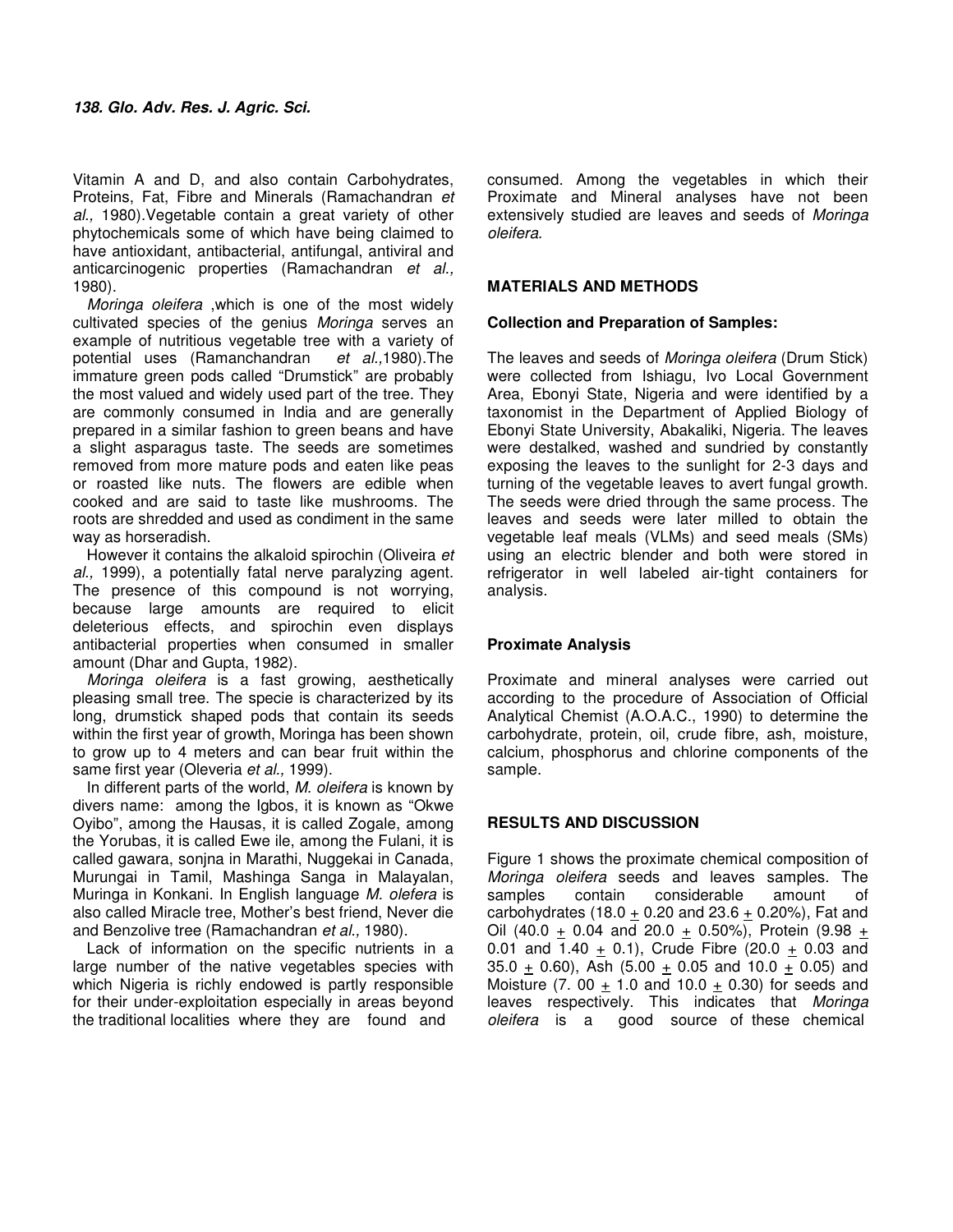

Figure 1. Bar chart representation of the proximate compositions of both seeds and Leaves of *Moringa oleifera*

compositions. Among the two samples-seed and leaf, the oil content of the seed is two times the oil content of the leaf while the Ash content of the leaf is two times the Ash content of the seed. Also the Crude fibre of the leaf is almost double of the seed. Carbohydrate and Moisture content of the leaf is higher than that of the seed with moderate differences. The seed contain higher amount of protein than the leaf with significant differences in amount.

The result of mineral analysis of *Moringa oleifera* samples are shown in figure 2 below. The leaves show a very high concentration of calcium, much higher than chlorine and phosphorus, with high concentration of phosphorus in comparison with chlorine which has the least concentration among the three minerals. The results of mineral analysis of *Moringa oleifera* seed show a very high concentration of chlorine, much higher than calcium and phosphorus, with the concentration of phosphorus much lower than calcium.

Among the leave and seed samples, the seed contain very high amount of chlorine while the leave contain very low concentration of chlorine. The seed sample also contains higher amount of calcium than the leave and equal concentration of phosphorus.

Proximate and mineral composition of *M. oleifera* were carried out in both leaves and seeds samples. Oil, Carbohydrate, Moisture, Ash, Crude fibre, Protein and Calcium, Chlorine and Phosphorus were found to be present in *M. oleifera* (Figure 1 and 2), this shows high levels of its possible dietary value (Abdulkarim *et al.,* 2005). Generally, the leaves proximate composition showed higher level of these nutrients than the seed except for protein (1.40%) and oil (20.0%)(figure 1). These results are in correlation with the findings of Oliveira *et al* (1999) and Booth and Wickens (1988), except for protein with high variation. This variation may be as a result of difference in climatic condition,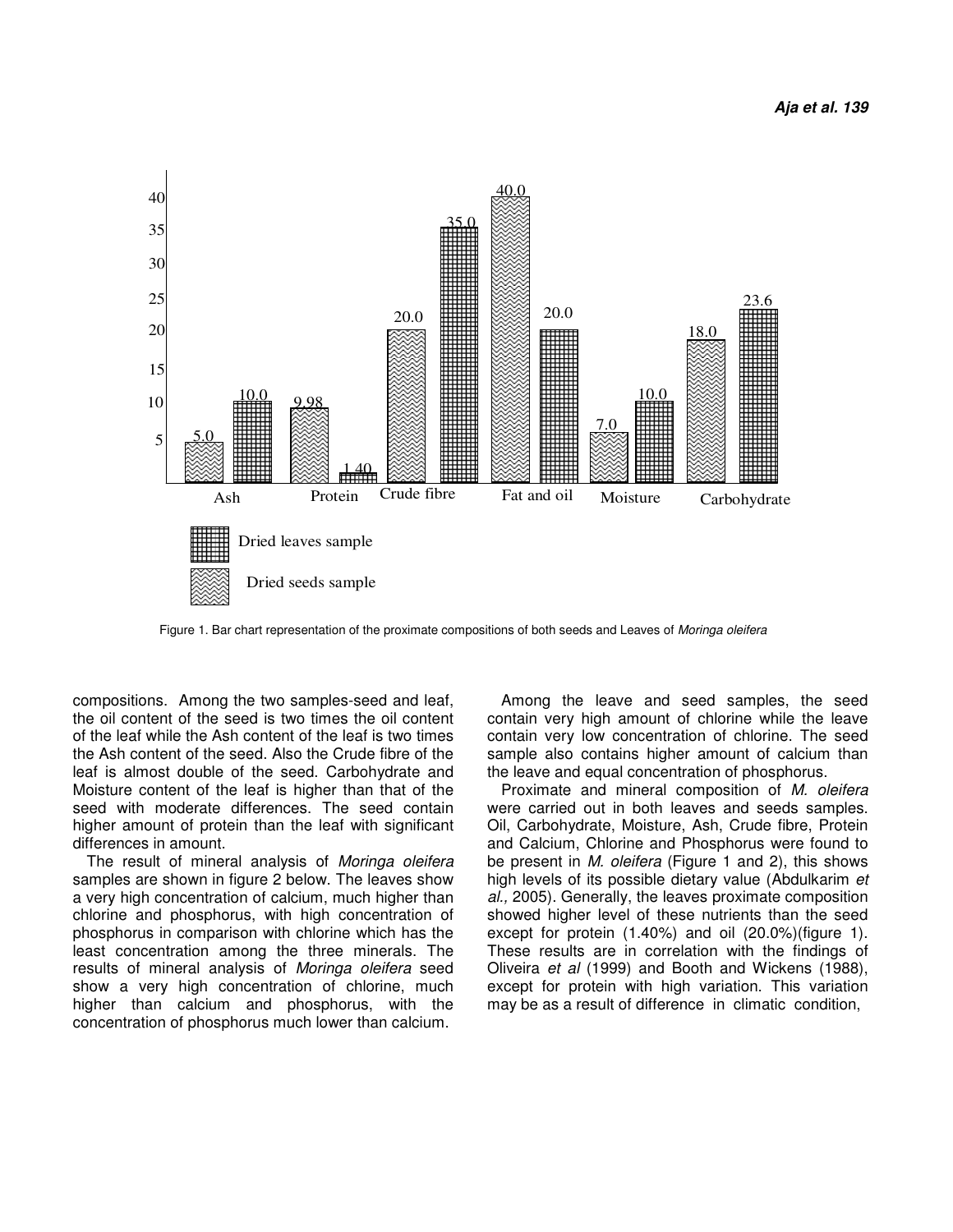

Figure 2. Bar chart representation of the concentration of some mineral composition of both leave and Seed of *Moringa oleifera*

time of the year and different soil types from which the samples were collected.

High level of oil (20.0  $\pm$  0.00% and 40.0  $\pm$  0.00%) in figure 11 shows that Moringa leaves and seeds, especially the seeds, are very important in human health as it serves as source of energy and components of biological membranes (Michelle *et al.,*

1993). High level of calcium  $(1.151 \times 10^2 \pm 0.00$  mg/l and 1.475 x  $10^2$  + 0.15 mg/l) as seen in figure 12 shows that *Moringa oleifera* seeds and leave are good source of calcium. Calcium is responsible for strong bone and teeth (Ezeilo, 2006).

The results of Proximate and Mineral analyses in figure 11 and 12 show that *M. oleifera* has appreciable